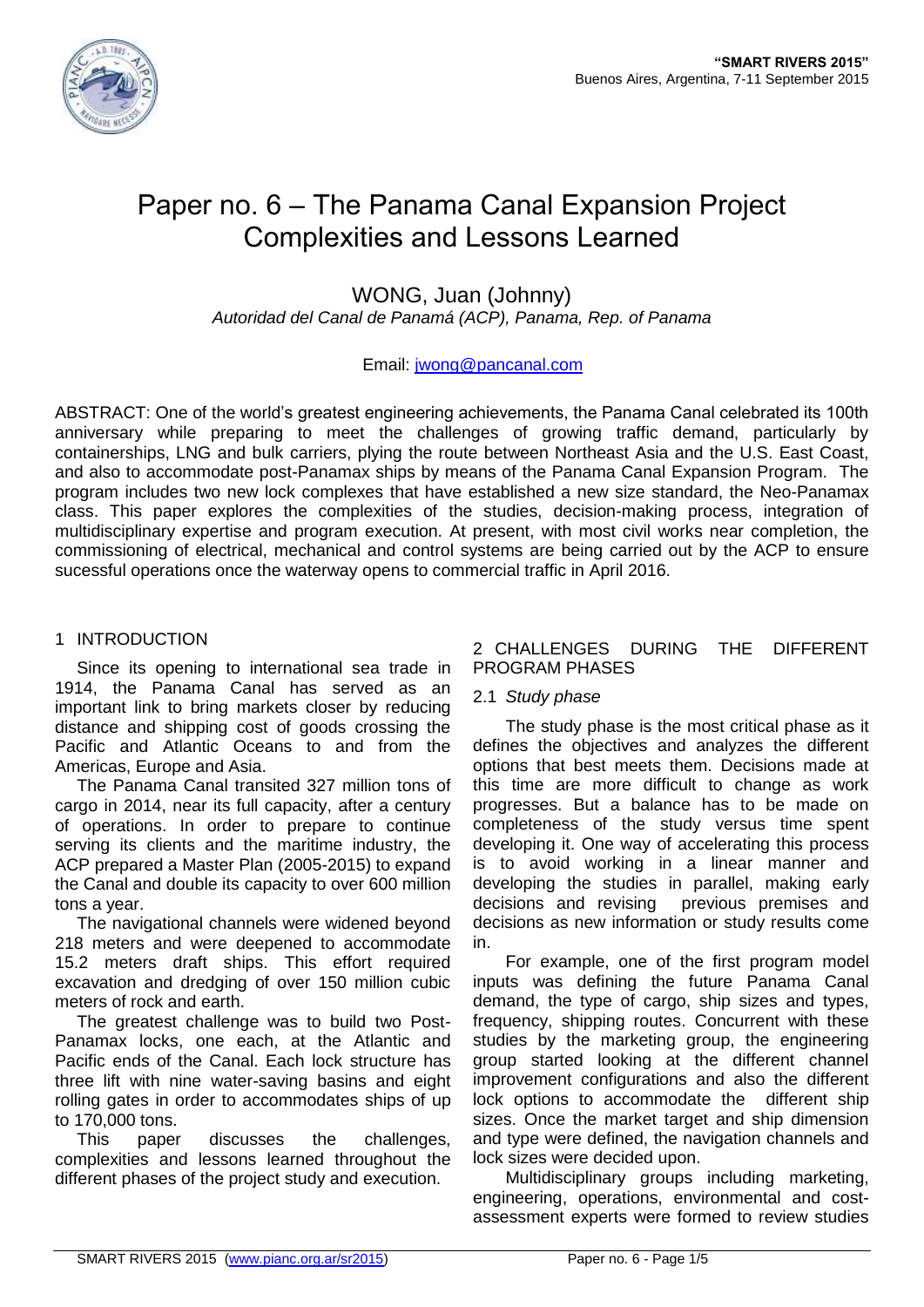

and evaluate the different options and perform sensitivity analyses.

Early group decisions were brought up to a managerial group for review and discussions to start deciding on best parameters for the project. For example, the new locks will have three consecutive chambers so that ships are raised as a water ladder. This was a result of a multi-parameter decision matrix mainly as it contributed to mitigate saltwater intrusion from the oceans to the fresh water of Gatun Lake.

The new locks will operate with rolling gates versus traditional miter gates mainly for ease of maintenance and design issues. The use of tugs versus traditional locomotives will also provide operational and technical advantages.

Three water saving basins per chamber were incorporated to save 60% of water to optimize the use of this critical resource, while the locks filling and emptying (F-E) system will use longitudinal main culverts with secondary culverts and side ports to improve F-E symmetry and for optimum operational times and water slopes.

All placed together resulted in a robust design that has become a new reference for the maritime locks of Post-Panamax dimensions with multiple lifts, rolling gates, tug assistance, incorporating water-saving basins and a novel F-E system. All these decisions were integrated in a Master Plan discussed in the next section.

#### 2.2 *Master Plan*

A Master Plan (2005-2025) for the expansion project was prepared to serve as a roadmap first to present a plan for approval and then to serve as a high level guide throughout the program.

This document first presents the historical background of the existing infrastructure, operations and customer base, followed by trends and an outlook on international trade of goods and raw material, focusing then in the maritime logistic chain that benefits from the Panama Canal route, its growth, needs and other potential markets.

One of the key success factors for the plan was working with multidisciplinary groups gathered in the same physical location to collaborate in reviewing and enriching the document. The main risk was to balance the tendency to work toward perfection versus the deadline to complete the document. Good support was received from higher management who reviewed partial drafts of the Master Plan as the chapters progressed and were integrated. The end product had to tell a story where the reader could follow the arguments and supporting data to reach the same conclusions of the Master Plan.

The main conclusion was the need to expand the present Canal to accommodate larger ships to meet maritime-industry demand and take advantage of the economies of scale. This vessel size now dubbed as a Neo-Panamax, with dimensions shown in the following figure.



ership in new Locks: 13,000 - 14,000 TEL

Figure 1: Neo-Panamax ship and lock dimensions.

The design vessel has a maximum 49-meter beam, 366-meter length, and 15.2-meter draft, and capacity for 170,000 tons or 13,000 TEUs. The lock dimensions are 55 meters wide, 458 meters long, and 18.3 meter minimum water depth.

The Master Plan discussed the construction, estimated costs, time, risks analysis, environmental mitigation measures, water requirements, financial scheme, employment and economic impact of the program, with an estimated budget of \$5,250 million and eight years execution time.

The Master Plan was synthetized in a 79-page document and presented to the Panamanians as the base of information of the program, which should be approved by referendum in October 2006 and was passed with 75% of acceptance.

#### 2.3 *Tender phase*

The expansion program was executed in different project phases and areas by feature of work and geography. The first project to be carried out were excavation and dredging to widen and deepen the navigational channels to accomodate the Neo-Panamax vessels in Gatun Lake and both Atlantic and Pacific Ocean entrances. The minimum channel dimensions were 218 meters wide at the bottom prism with a 16.3 meter minimum water depth requiring the removal of 150 million cubic meters of rock and dirt. Geological explorations were concluded and geotechnical designs were carried out, specification and documentation were prepared for international tender. The ACP has a strong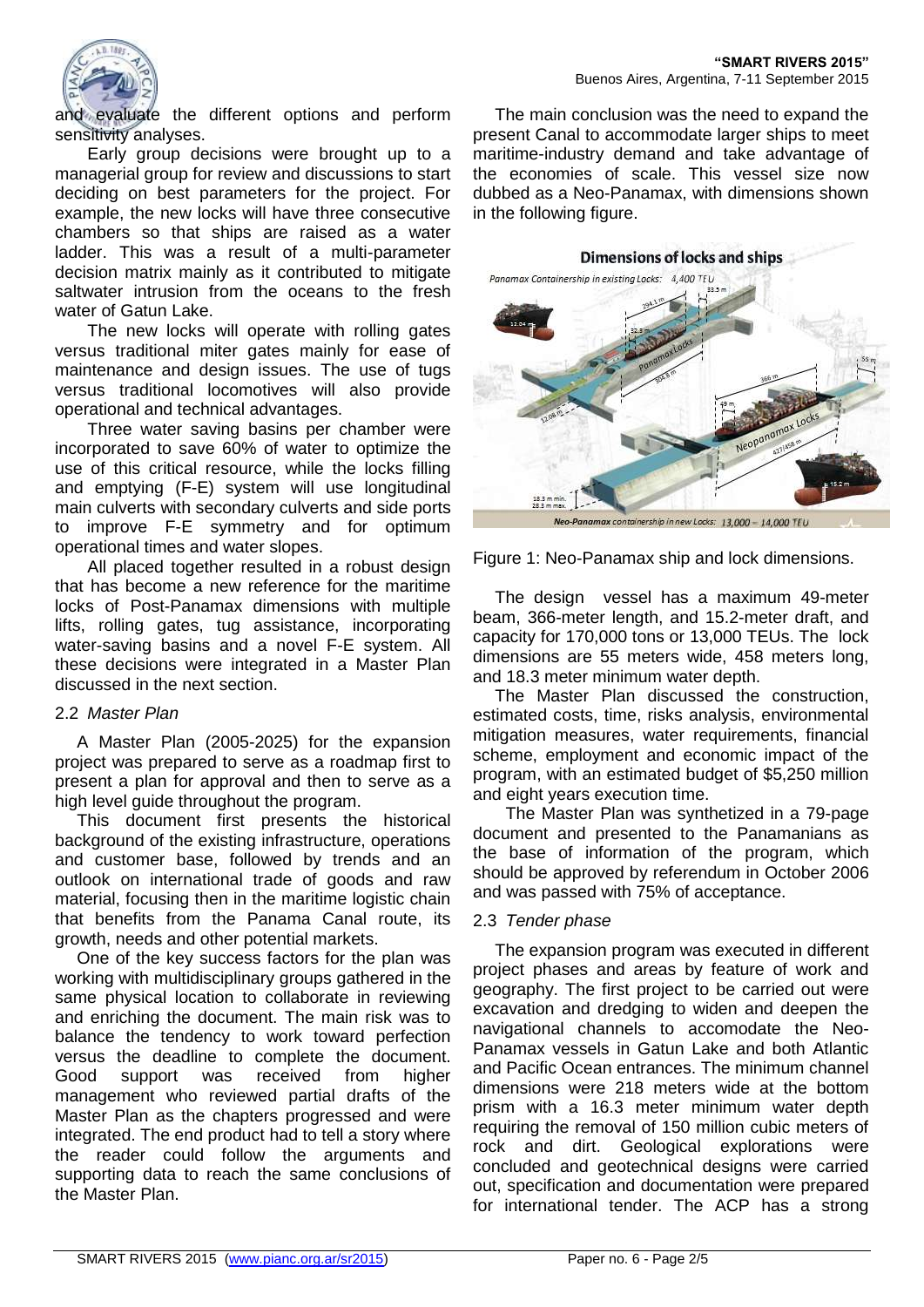

Engineering division which was supported with highly-qualified external consultants for the completeness of studies and robust designs.

The main and most complex contract was for the design and construction of two new Neo-Panamax lock complexes. To achieve this, the ACP chose the FIDIC Plant and Design-Build Contract with one single contractor/consortium to allow for standardization of design, construction, operations and electrical/mechanical components, with the advantage that it is a well-known international standard contract form for employers and contractors. The complexity of the project involves the civil construction and also the mechanical and electrical work, and this contract transfers an adequate amount of risk to the contractor. This required well-defined performance specifications by the Employer, who was assisted by technical, contracting and program management consultants who, added to the 100 years of experience of the ACP in successfully operating, maintaining and improving the existing Panama Canal, incorporated the best features of work and improve in others for optimum program results.

A market search was conducted in 2007 to survey interest from potential contractors. The next step was to pre-qualify interested consortia based mainly on their proven experience, expertise, financial soundness and personnel availability. The final phase required a year-long communication process with all parties involved; which appeared to be a lengthy exercise, but in the end proved to be advantageous to adequate and clarify the tender documentation providing for a transparent and competitive bid. Bids for this fixed-price tender were received and thoroughly evaluated technically and financially before choosing the wining consortium.

#### 2.4 *Design and construction phase*

After awarding of the contract in July 2009, the contractor began working on the design while simultaneously setting up the plant and beginning excavations. The contract required that the contractor and employer design teams worked in a collaborative environment with close communication to achieve a design that combined innovation, effectiveness and efficiency while complying with contract terms.

The contract required the construction of two lock complexes – one on the Atlantic and one on the Pacific side - with three consecutive lock chambers to reduce the amount of water required to lift the vessels from ocean level to Gatun Lake level, at an average of elevation of 26 meters, a configuration thant also helps mitigate saltwater intrusion. To further conserve water resources, each chamber would have three water-saving basins - nine per

lock - to save an additional 60 percent of water. To optimize the filling and emptying times, large lateral culverts measuring 8.30 meters wide by 6.50 meters high would be built along the chamber walls with sideports for a symmetrical water flow. This innovative design required numerical modeling and validation with a physical model to optimize the lock F-E times and provide for smooth transits through the lock chambers.



Figure 2: Three lift locks with nine water saving basins

Excavation of the lock footprint began when the large 4-cubic meter bucket excavators and 96-ton haulers arrived on site. Rock had to be blasted on a daily basis, the sound basalt was sent to a 3,000 ton per hour crushing plant for production of aggregate and fill material, with a total required of over 20 million tons for both the Atlantic and Pacific locks. Basalt was quarried at the Pacific locks site and 6 million tons were barged accross Gatun Lake for the construction of the Atlantic Locks. Total excavation amounted to 50 million cubic meters of material.

Civil works progressed with the main feature being the structural concrete placement, of which a total of 4.4 million cubic meters were requied. At its production peak 100,000 cubic meters of concrete were placed in a month per site. The contract required a concrete with durability of a 100 years and strength reaching 35 megaPascals. A total of 192,000 tons of structural steel grades 60 and 75 were imported for the works in sizes no. 4 to 14 and lengths of 12 and 24 meters.

Panamanian labor laws requires a minimum of 90% of hired personnel to be local. Labor force peaked at 10,000 workers, providing a strong injection to the local economy. The Panama Canal Authority together with government institutions had previously trained and certified workers in different trades in preparation for the construction work, including heavy-equipment operators, mechanics, electricians, carpenters, plant operators, plumbers, and other crafts for support work.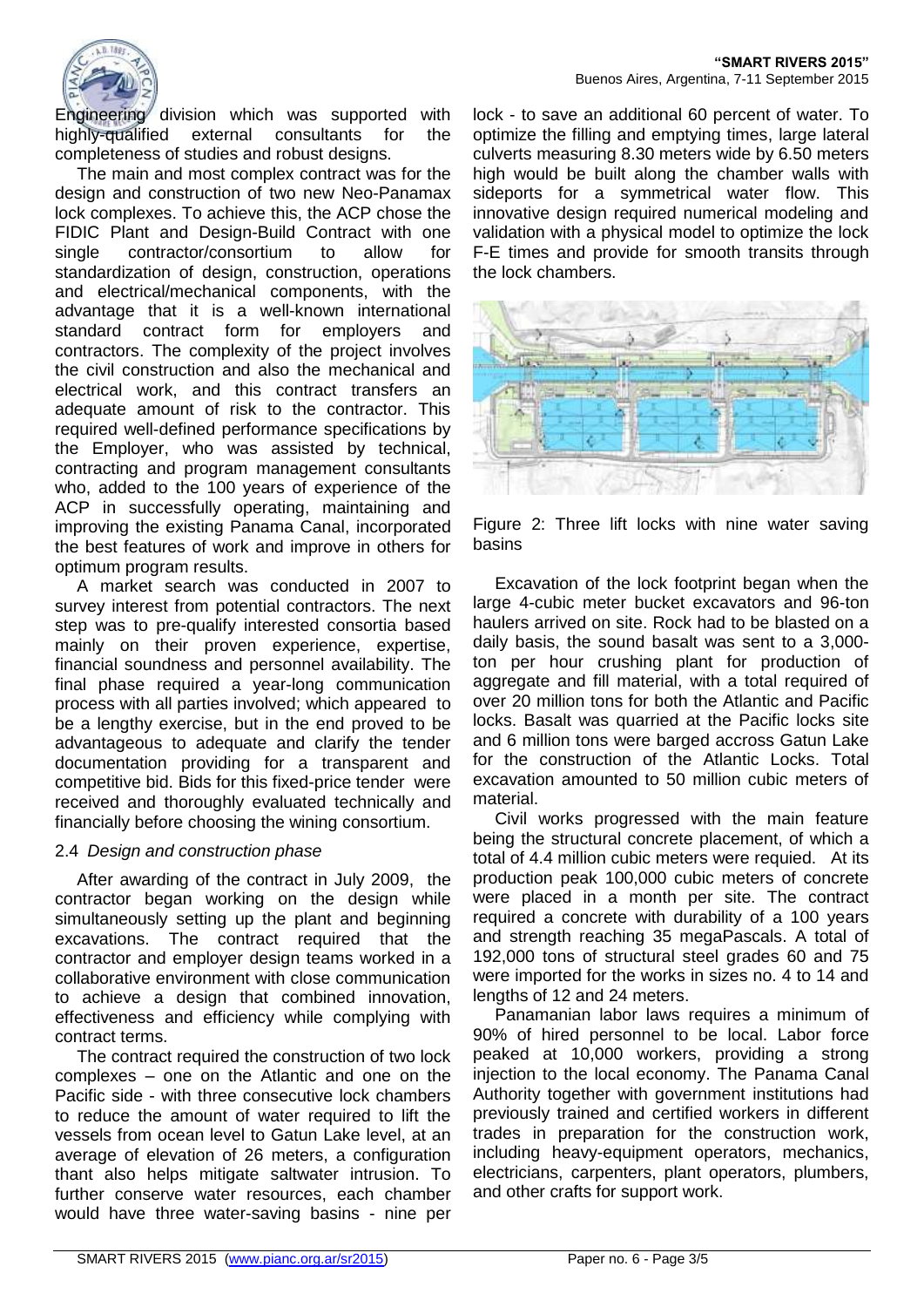

The world's heaviest locks rolling gates were manufactured in Italy and shipped to Panama across the Atlantic Ocean on board large semisubmersible vessels. The gates measure 57.6 meters in length, their width ranges between 8 and 10 meters and their height between 22 and 33 meters, and weight between 2,500 and 4,200 tons each. A total of eight gates were fabricated for each lock, for a total of 16 gates. The gates go in pairs in each of the lockheads for redundancy to allow for safe operations and ease of maintenance. The gates were installed in the dry using special wheeled vehicles.



# Figure 3: Locks rolling gates

Each lock requires 74 valves (148 total plus spares) for the control of water flow from Gatun Lake into the lock chambers and to/from the watersaving basins. The wagon-wheel design valves fabricated in South Korea, bench tested and shipped to Panama. Additionally, bulkheads were fabricated to isolate the valves and culverts to allow for maintenance and repairs with minimum impact to lock operations.

The work has been carried out with strict adherence to international environmental standards with inspections and meetings to ensure compliance. A workplace health and safety program was also implemented and prioritized throughout all phases and features of work, through close monitoring and corrections made as needed to protect personnel and equipment in the worksite.

Now, with the civil works over 95 percent complete, the main tasks being carried out are the installation of the electro-mechanical elements and commissioning of the locks, which are discussed in next section.

# 3 FLOODING AND COMMISSIONING

At present, electrical, mechanical and control components are being installed and systems and subsystems are being commissioned. Flooding of the Atlantic and Pacific locks started in June 2015 with equipment being tested.

As the locks fills, rolling gates are floated and tested to optimize opening and closing cycles, their drive mechanism, sensors and safety devices. Leakage tests are carried out to ensure proper sealing of the gates.

All hydraulic actuators for the lock valves are being installed and tested to raise and lower the valves, including tests to ensure water tightness and performance.

A central control house was built at each lock and all wiring, fiber optic, electrical and electronic controls are being installed and tested for proper and flawless automated operation, while problems are being identified and resolved.

Training for operations and maintenance of the new locks for all the complexities of the integrated systems are being carried out through theorical and field explanations.

The lock commissioning phase is scheduled to finish by January 2016. Then, the ACP plans to conduct trial transits to further train its pilots and vessel crews, and conduct hands-on training on the locks machinery that control the systems prior to opening the new locks to commercial traffic in April 2016.

# 4 CONCLUSION

Many lessons learned can be shared from our experience in executing the Panama Canal expansion program. Pre-feasibility studies have to be made to identify needs, investigate and, if possible, visit similar projects and talk to the owners to learn from their experiences and the different solutions implemented.

For the study and planning phase, it is vital to assemble a team of young and senior professionals in various disciplines and from a wide range of experience/expertise and base them at a central office so that they have informal day-to-day discussions and formal meetings are held where information is exchanged, plans are prepared and progress is discussed. It is important at this stage to train your personnel for the required knowledge and abilities that are needed at the time and for the future; since there will not be time for that as work progresses.

Revise and validate your conclusions and decisions as you go along and prepare a Master Plan. Proper planning is the most critical element and needs to be established early in the project. The project must be supported by sufficient studies and, if resources allow, validated by another team of experts.

At all phases of the work, it is vital to reach out for expert advice in different areas, including project management, engineering, hydraulic, construction, design, legal, contractual, and so on.